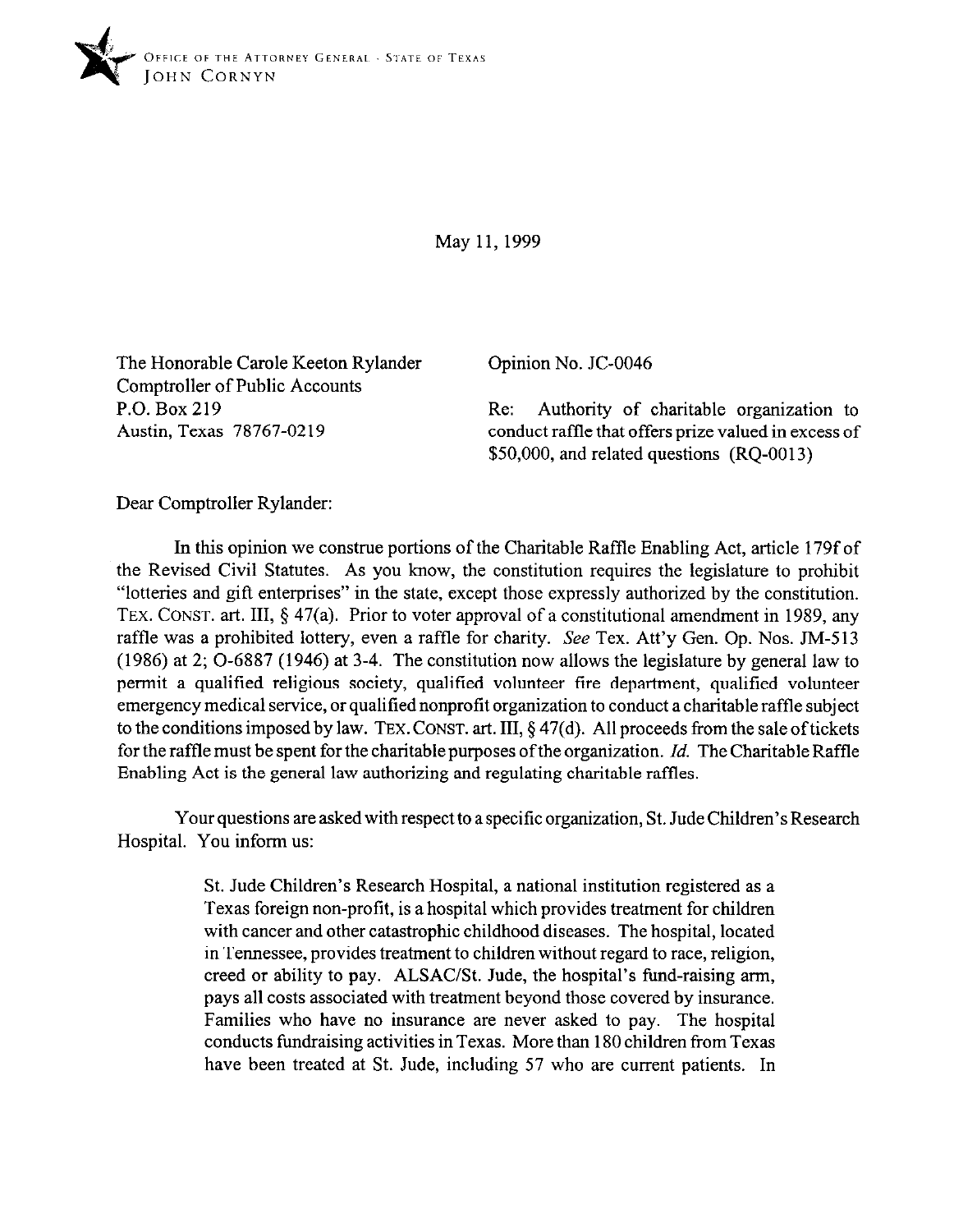addition, the hospital provides all its research and clinical care protocols nationwide, including to hospitals in Texas.

Letter from Honorable Carole Keeton Rylander, Comptroller ofPublic Accounts, to Honorable John Comyn, Attorney General (Jan. 25, 1999) (on file with Opinion Committee) [hereinafter Rylandcr letter of l/25/99]. We do not determine in this opinion whether St. Jude is an organization qualified under the Act to conduct raffles. Rather, we answer your questions in order to guide those organizations who are qualified to do so.

You first ask whether a qualified organization may raffle a prize valued in excess of \$50,000. You tell us that St. Jude wishes to offer a finished home as a raffle prize. Section 3(g) of the Charitable Raffle Enabling Act provides, in relevant part: "[Tlhe value of a prize that is offered or awarded at the raffle and that is purchased by the organization or for which the organization provides any consideration may not exceed \$50,000." TEX. REV. CIV. STAT. ANN. art. 179f, § 3(g) (Vernon Supp. 1999). We construe section  $3(g)$  in accordance with its plain language, which we think in this case clearly indicates the intent of the legislature. *See St. Luke's Episcopal Hosp. v. Agbor, 952*  S.W.2d 503, 505 (Tex. 1997). A prize that is purchased by the organization or for which the organization provides any consideration may not have a value of more than \$50,000. It follows that if a prize is donated to the organization, and the organization gives no consideration for the prize, its value may exceed *\$50,000. See Hearings on Tex. H.B. 240 & H.R.J. Res. 32 Before the House*  Comm. on *State Affairs,* 71st Leg., R.S. (Apr. 3, 1989) (tape available from House Video/Audio Services) (statement of Rep. T. Smith, bill sponsor) ("[IIf the prize to be awarded is purchased, it cannot exceed \$25,000 [now \$50,000]; however, if it is donated there's no limit on the value of the prize."). A qualified organization may raffle a prize valued in excess of \$50,000, but only if the prize was not purchased by the organization and the organization gave no consideration for the prize.

You next ask whether section 3(g) of the Act prohibits an organization from "helping fund a raffle prize worth in excess of \$50,000 through donations received from other fund raising efforts, such as other raffles or donations from outside sources." Rylander letter of l/25/99, at 2. Although it is not clear what you mean by "helping fund" a prize, we understand you to ask whether the \$50,000 cap applies when an organization purchases a prize with raised funds. We believe that it does. The Act was intended to benefit charitable organizations that receive most, if not all, of their funds through donations. *See Hearings on Tex. H.B. 240 & H.R.J. Res. 32 Before the House Comm. on State Affairs,* 71st Leg., R.S. (Mar. 13,1989) (tape available from House Video/Audio Services). A construction of the Act that excludes prizes purchased with donated funds from the \$50,000 cap would allow an exception to swallow the rule. Such a construction would also be inconsistent with the clear terms of the statute: a prize that is purchased by the organization or for which the organization provides *any* consideration may not have a value ofmore than \$50,000. See **TEX. REV. Crv. STAT. ANN.** art. 179f, 3 3(g) (Vernon Supp. 1999). This is true even ifthe funds used to obtain the prize were donated to the organization.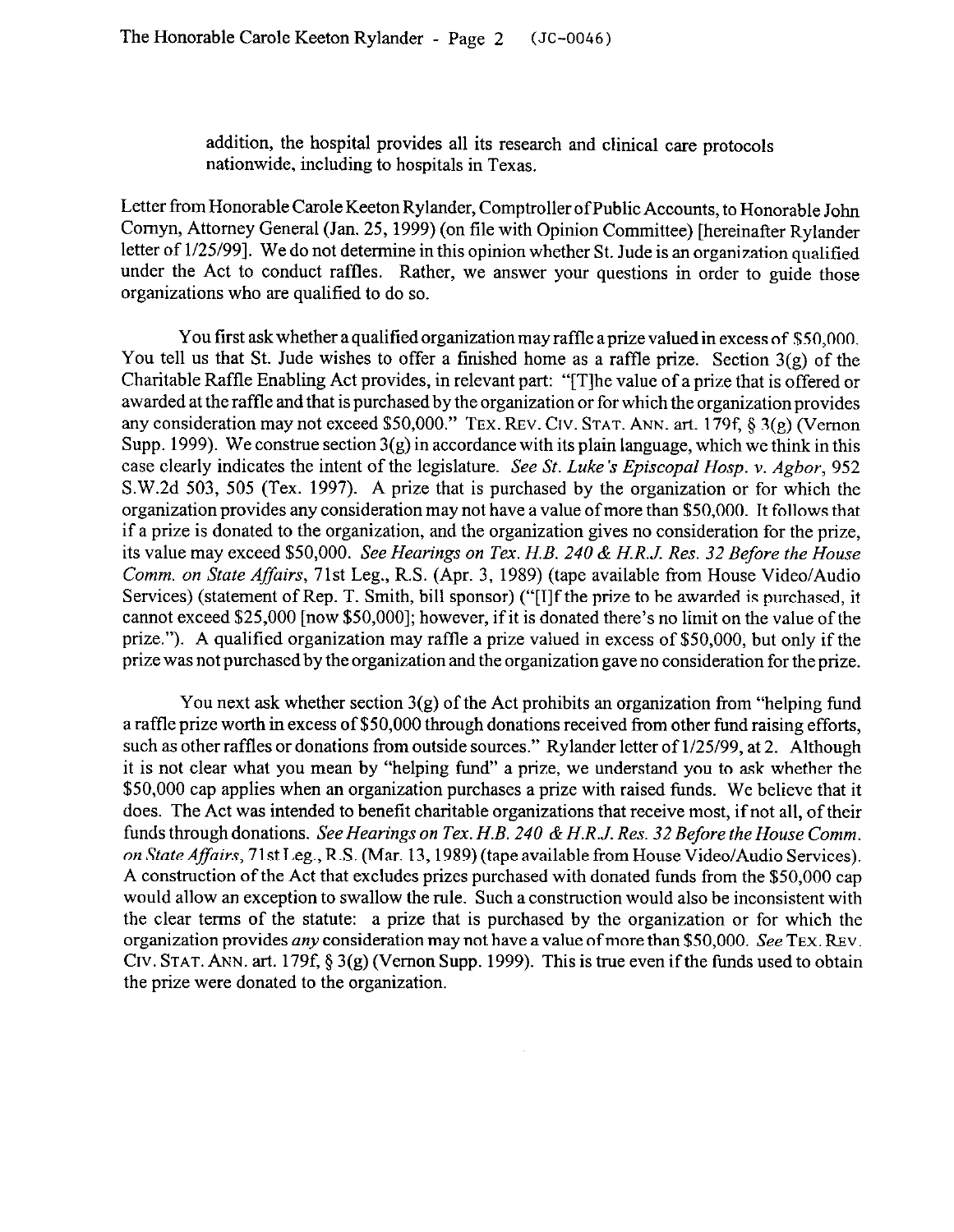Finally, you ask whether the profits received from a raffle may be used to fund the ongoing raffle or future raffles. As required by the constitution, the Raffle Enabling Act provides: "All proceeds from the sale of tickets for the raffle must be spent for the charitable purposes of the organization." *Id.* 5 3(d). "Charitable purposes" under the Act means:

> (A) benefiting needy or deserving persons in this state, indefinite in number, by enhancing their opportunity for religious or educational advancement, relieving them from disease, suffering, or distress, contributing to their physical well-being, assisting them in establishing themselves in life as worthy and useful citizens, or increasing their comprehension of and devotion to the principles on which this nation was founded and enhancing their loyalty to their government; or

> (B) initiating, performing, or fostering worthy public works in this state or enabling or furthering the erection or maintenance of public structures in this state.

*Id.* § 2(a)(2). We have said that whether funds are used for a charitable purpose under the Act is a question of fact. See Tex. Att'y Gen. Op. No. JM-1180 (1990) at 3. Accordingly, whether a particular use of funds is for a charitable purpose is a question we generally cannot answer in an opinion.

Your question suggests that you would have this office conclude as a matter of law that a qualified nonprofit organization may use proceeds of a raffle for future fund-raising efforts. You suggest that because fund-raising helps the organization further its charitable purposes, proceeds used for fund-raising efforts are used for a charitable purpose under the Act. While we agree that fund-raising is an inherent part of almost any charitable effort, in our view the Act requires raffle proceeds to be used for the *direct* charitable purposes of the organization; that is, for the direct benefit of needy or deserving persons in this state or for initiating, performing, or fostering worthy public works. See **TEX.** REV. CIV. **STAT. ANN.** art. 179f, 5 2(a)(2) (Vernon Supp. 1999).

We cannot conclude that fund-raising itself is a charitable purpose. Nor are we prepared to say that it may never be a charitable purpose. There may be certain organizations who do nothing but raise funds for other charitable organizations. We are not prepared to say whether, in such instances, fund-raising is a charitable purpose under section 2 of the Act. When, as in the case of St. Jude Children's Research Hospital, a nonprofit organization has an identified charitable purpose ofbenefitting needy or deserving persons other than fund-raising, we decline to expand the definition of charitable purpose to include fund-raising. Such an analysis, we believe, would mistake the means by which the charitable purpose is accomplished (fund-raising to support medical treatment) with the charitable purpose of the organization (providing medical treatment). In these with the charitable purpose of the organization (providing medical treatment).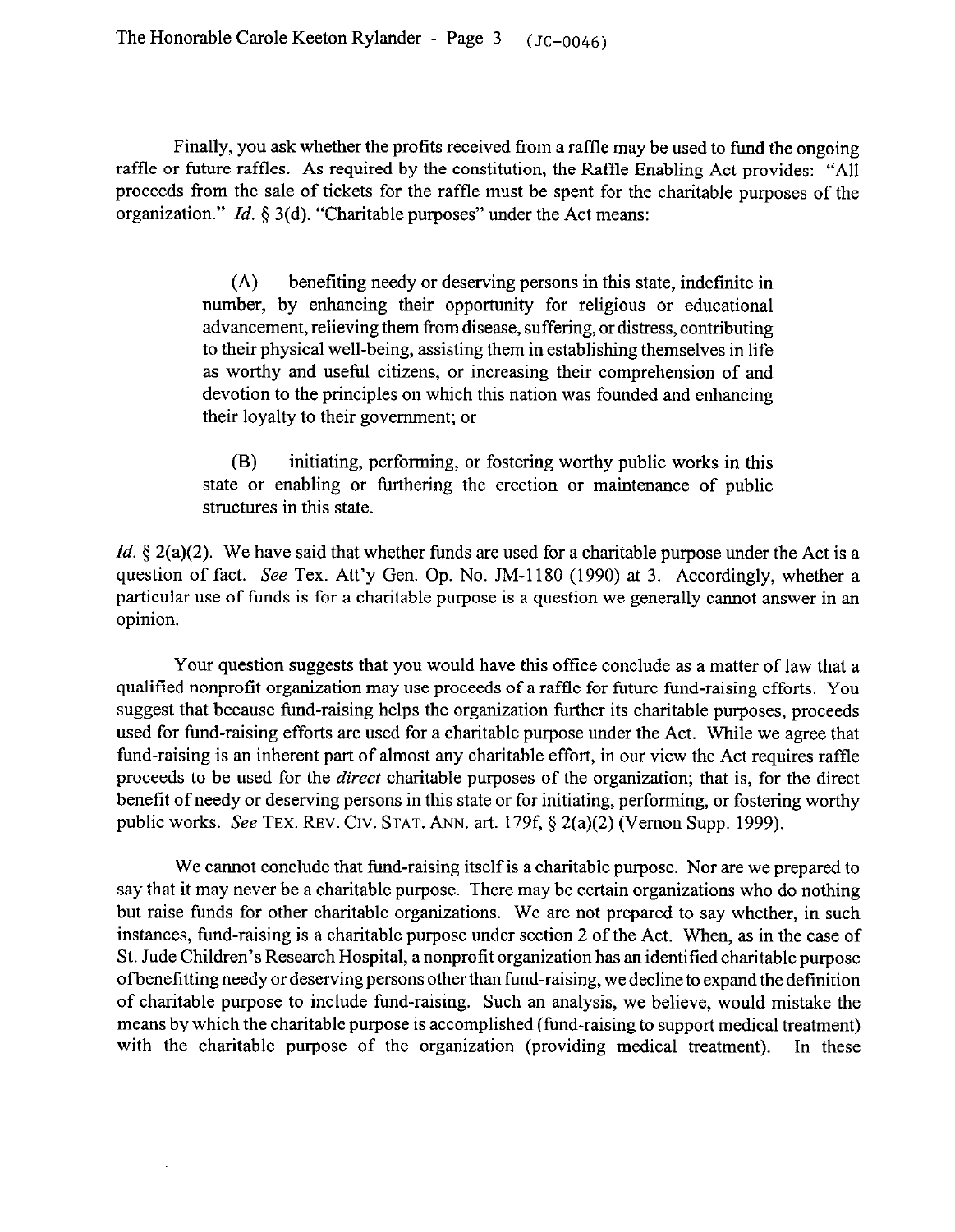circumstances, a qualified nonprofit organization may not use raffle proceeds for the cost of future fund-raising events.

We do not think, however, that the Act precludes an organization from using a portion of a raffle's gross proceeds to pay the expenses of conducting the raffle generating those proceeds. Like the constitutional provision permitting charitable raffles, the constitutional provision permitting charitable bingo requires "all proceeds" of the bingo game to be spent for the charitable purposes ofthe sponsoring organization. **TEX. CONST.** art. *III, §* 47(b)(l). In *Aerospace Optimist Club ofFort Worth v. Texas AlcoholicBeverage Commission,* 886 S.W.2d 556 (Tex. App.-Austin 1994, no writ), the court considered whether bingo proceeds could be used for expenses other than those directly serving a charitable purpose. The court found the ordinary meaning of "proceeds" uncertain: it is defined as both "the total amount brought in" and "the net amount received after deduction of any discount or charges." *Id.* at 559 (citing **WEBSTER'S THIRD NEW INTERNATIONAL DICTIONARY 1807**  (1986)). Finding no clear evidence of the intent of the voters in adopting the provision, the court looked to the legislative interpretation of the term. The Bingo Enabling Act equated the constitutional phrase "all proceeds" with the term "net proceeds" by providing: "[tlhe net proceeds of any game of bingo and of any rental of premises for bingo shall be exclusively devoted to charitable purposes." *Id.* at 560 (citing TEX. REV. CIV. STAT. ANN. art. 179d, § 11(d) (Vernon Supp. 1999)). "Net proceeds" was defined to mean gross receipts "after deducting the reasonable sums necessarily and actually expended for advertising, security, repairs to premises and equipment, bingo supplies and equipment." *Id.* Recognizing the value of legislative construction in constitutional interpretation, the court held that "the phrase 'all proceeds' as used in the Bingo Amendment means net proceeds after payment of reasonable, incidental, and necessary expenses." *Id* at 560-6 1. "Any other construction would be unreasonable. Nothing suggests that the drafters of the amendment or the voters intended bingo operators to seek outside sources of revenue in order to conduct bingo operations." *Id.* at 561.

We believe a court would apply the same construction given to the phrase "all proceeds" in the constitution's bingo provision to the phrase "all proceeds" in the constitution's charitable raffle provision. *See L & M-Surco Mfg., Inc. v. Winn Tile Co., 580* S.W.2d 920, 926 (Tex. Civ. App.-Tyler 1979, writ dism'd w.o.j.) ("In construing a statutory word or phrase, the court may take into consideration the meaning of the same or similar language used elsewhere in the act or in another act of similar nature."). Although the Charitable Raffle Enabling Act does not define "all proceeds," and thus does not construe the term, the remainder ofthe court's analysis ofthe charitable bingo provision in *Aerospace* applies to the charitable raffle provision. The meaning of the term "proceeds" remains unclear, we find no evidence of the voters' understanding of the phrase, and we find no indication in the legislative history of the Act that the legislature intended the cost of raffles to be funded from outside sources. We therefore conclude that the phrase "all proceeds" as used in the constitution and the Charitable Raffle Enabling Act means net proceeds after payment of reasonable, incidental, and necessary expenses. Accordingly, an organization may use raffle proceeds to pay the reasonable, incidental, and necessary expenses of conducting the raffle from which the proceeds were raised. The net proceeds of the raffle must be spent for the charitable purposes of the organization.